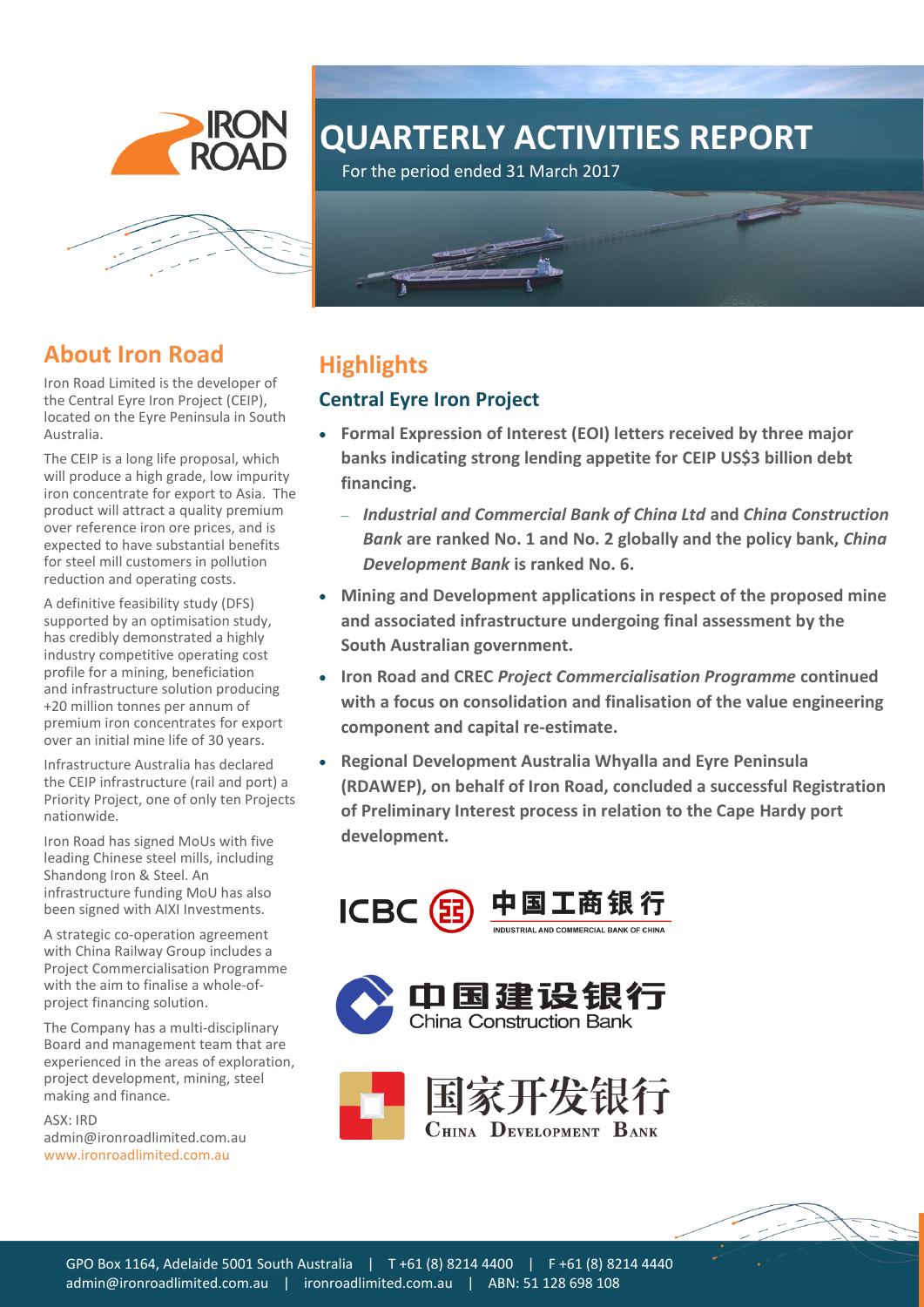# **Central Eyre Iron Project (CEIP)**

#### **Project Commercialisation Programme**

In support of the CEIP development, Iron Road is assembling a consortium of aligned organisations with interests in iron concentrate offtake, mining and mineral processing, power supply, rail, port logistics and related activities.

A Strategic Cooperation Agreement signed in 2016 with a wholly owned subsidiary of China Railway Group Limited (CREC) includes a comprehensive Commercialisation Programme. The programme consists of 11 key elements, each a distinct cooperative activity between Iron Road and CREC in support of a Final Investment Decision (FID) and securing project finance.

Collaborative work between the joint development team has been maintained at Iron Road's Adelaide office with face-to-face information transfer also occurring with numerous large engineering and commercial teams based in China and Malaysia.

Debt financing talks stepped up after Chinese New Year, with meetings held in Beijing and Shanghai during February and March 2017. Attended jointly by Iron Road and CREC, detailed presentations were given to China Development Bank (CDB), Industrial and Commercial Bank of China Ltd (ICBC) and China Construction Bank (CCB).

ICBC and CCB are ranked No. 1 and No. 2 globally and the policy bank, CDB is ranked No. 6 (based on assets in US\$). CREC is an important strategic partner for major Chinese financial institutions given its status as one of China's largest State Owned Enterprises.

Formal Expression of Interest (EOI) letters were subsequently received by each of the three banks indicating strong lending appetite for the US\$3 billion debt financing along with the ability and willingness to provide senior debt with loan tenors of up to 15 years – subject to satisfactory due diligence, completion of formal financing documentation and credit committee approval.

Letters of credit, working capital facilities and interest rate and foreign currency swap details were also provided demonstrating sophisticated responses to Iron Road's enquiries. Each of the banks also clearly signalled that CREC's commitment for 10Mtpa of high quality iron concentrate offtake, proposed equity investment at both the IRD and CEIP levels, together with the provision of a Project Completion Guarantee was driving their strong support and appetite to lend.

All three institutions confirmed their desire and capacity to achieve Financial Close by December 2017 with bank due diligence processes now being prepared and site visits planned.

Equity finance interest is now also expected to gain momentum as a result of the strong debt financing feedback. Iron Road continues to focus on discussions with highly experienced local, potential project engineering and construction partners that see a clear strategic opportunity in positioning themselves to provide expert advice and work with CREC and IRD on CEIP construction activities. Advanced talks have also taken place with large global mining contractors that have identified and appreciated the scale of the CEIP to their forward order books and work in hand.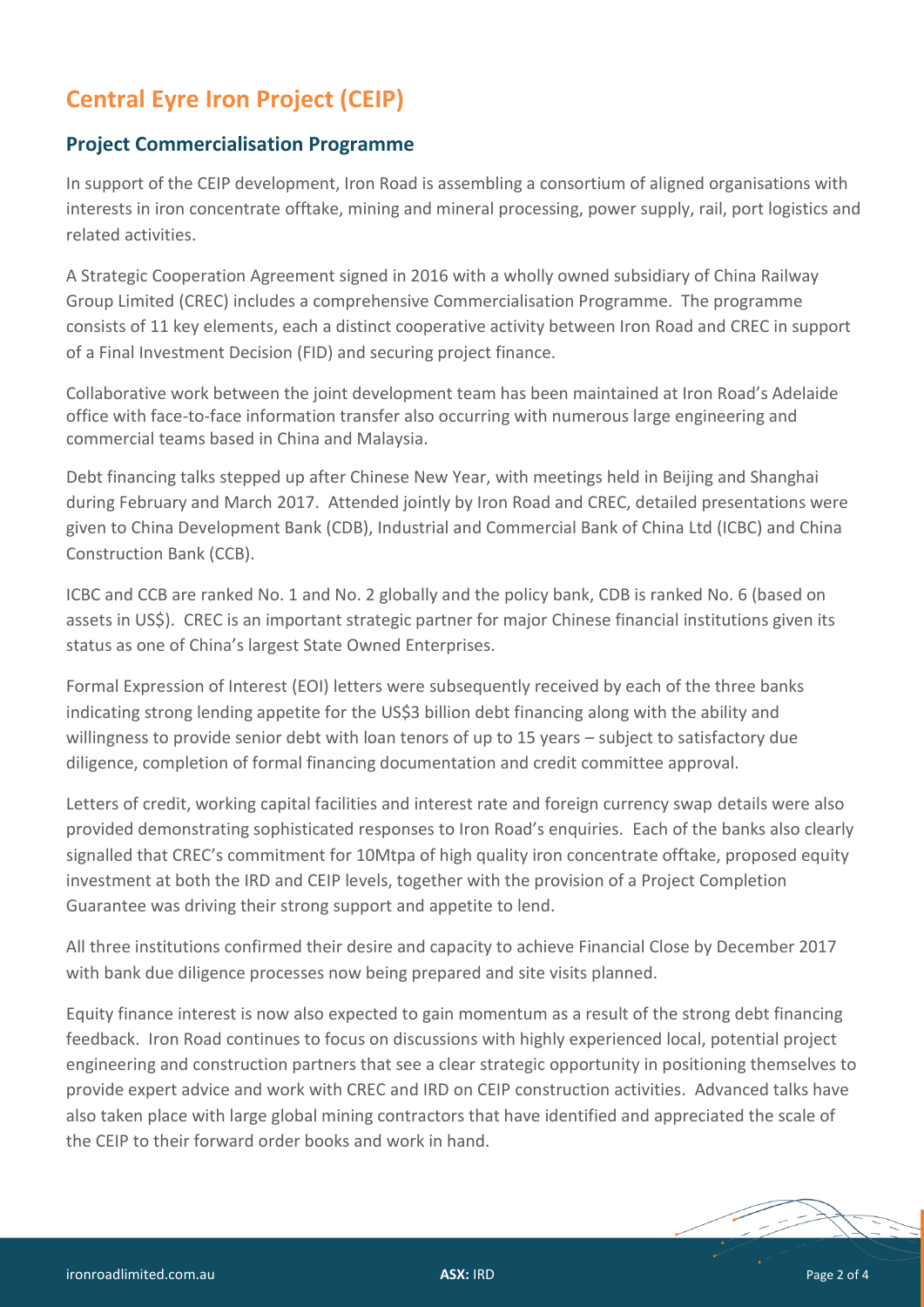### **Project Approvals & Environmental**

The Mining and Development applications in respect of the proposed mine and associated infrastructure are nearing final assessment by the South Australian government, with decisions expected during the second Quarter. A decision by the Federal Minister for the Environment and Energy in respect of the 'controlled action' component of the CEIP (being the potential impact to the Southern Right Whale in the Spencer Gulf) under the *Environment Protection and Biodiversity Conservation Act, 1999* is expected to follow.

Iron Road lodged a submission with the Department of State Development (DSD) on the review of the South Australian *Mining Act, 1971* (Mining Act) and *Mining Regulations, 2011*, making several recommendations in relation to the current regulatory regime. Of particular importance to the Company is improving efficiencies, having clear timeframes for the assessment of tenement applications, reducing fees and charges in line with other Australian jurisdictions and providing a mechanism for changes to mining operations to occur during the life of a mine.

Exploration Licence (EL) 4849 over Warramboo expired on 8 February 2017 after its maximum five year term. The EL was subjected to the standard Subsequent EL application process under the Mining Act and has been re-granted as EL5934 for the (standard) initial term of two years.

### **Community & Stakeholder Engagement**

The CEIP Community Consultative Committee (CCC), formed by the Warramboo and Wudinna communities in 2013 to provide a key mechanism for community engagement relating to the CEIP, held its final meeting on 4 April 2017. Iron Road and local stakeholders will explore various options for the next phase of broad consultation which will include the proposed mine and long-term employee village in Wudinna.

Iron Road thanks the Independent Chair of the CCC, Helen Lamont, Secretary Tracey Van Loon and all members of the CCC for providing time, feedback and invaluable local knowledge to the Company on behalf of their respective communities over the past four years.

#### **Corporate**

The Registration of Preliminary Interest process in relation to Iron Road's proposed Cape Hardy port facilities successfully concluded on 31 March 2017. The process was undertaken by Regional Development Australia Whyalla and Eyre Peninsula (RDAWEP) on behalf of Iron Road, with significant interest shown from local, national and international entities. The process comprised an open invitation to any third parties interested in utilising Cape Hardy for the import or export of commodities and goods, or service providers for general port operations, to submit a non-binding registration of interest.